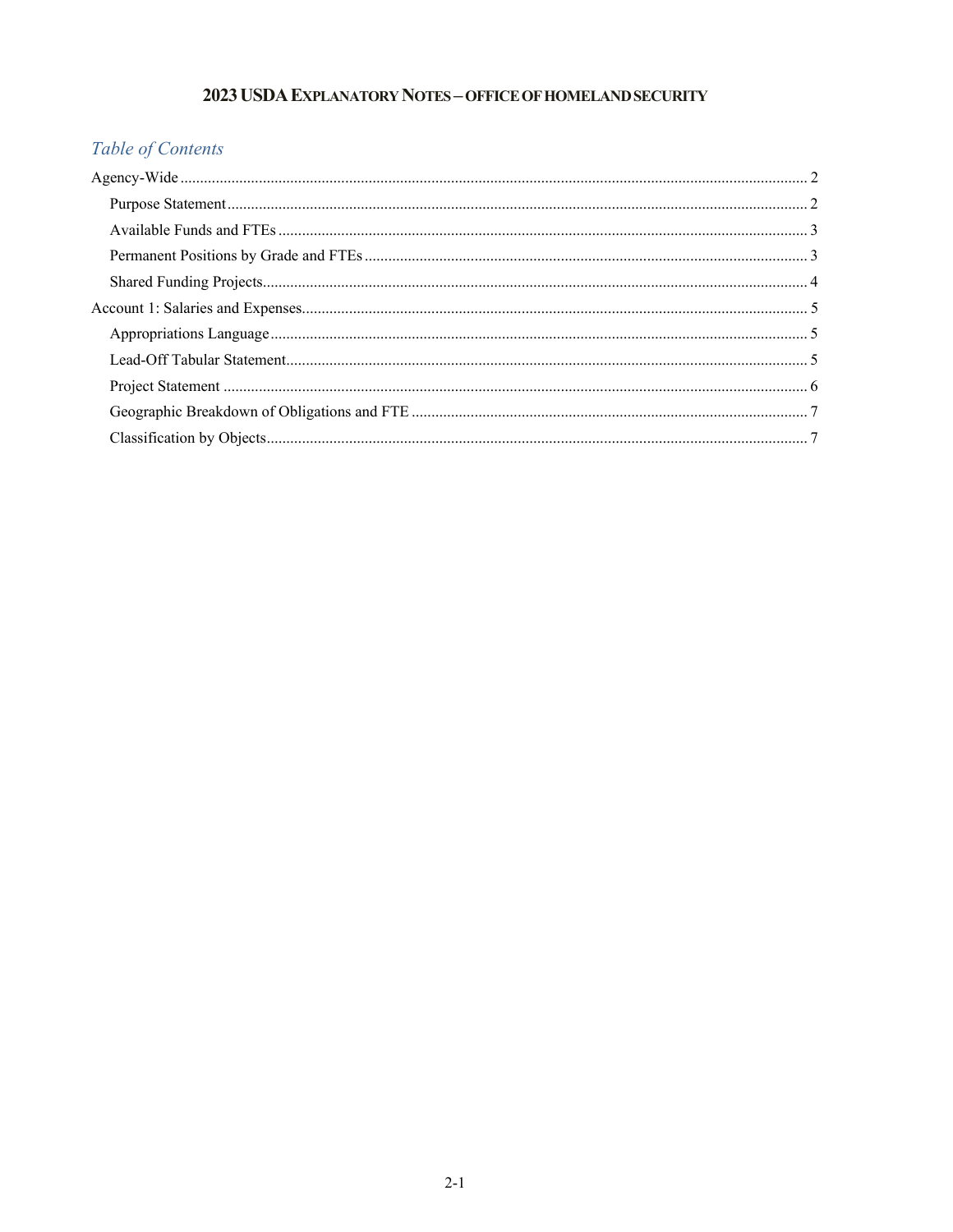#### *AGENCY-WIDE*

#### **PURPOSE STATEMENT**

The Office of Homeland Security (OHS) provides overall leadership and coordination of programs in the Department to plan for and respond to major natural and terrorist emergencies and threats. This involves coordination with mission areas/agencies for policy formulation, response plans, reporting, and action assignments to meet acute and major threats to the nation's food and agriculture systems and to key USDA assets. It also involves activation of the USDA incident management system and the Federal Response Plan responsibilities in the event of a major incident; oversight of USDA nationwide policies and procedures related to homeland security; and coordination with the Department of Homeland Security and other Federal agencies, public and private organizations.

The general authority of the OHS for managing all activities relating to homeland security is contained in Executive Order 13228, 7 CFR 2.95 and the Homeland Security Presidential Directive-1.

The staff financed from this appropriation are in Washington, D.C. As of September 30, 2021, there were 45 fulltime permanent employees.

OHS did not have any open or completed Office of Inspector General or Government Accountability Office evaluation reports during the past year.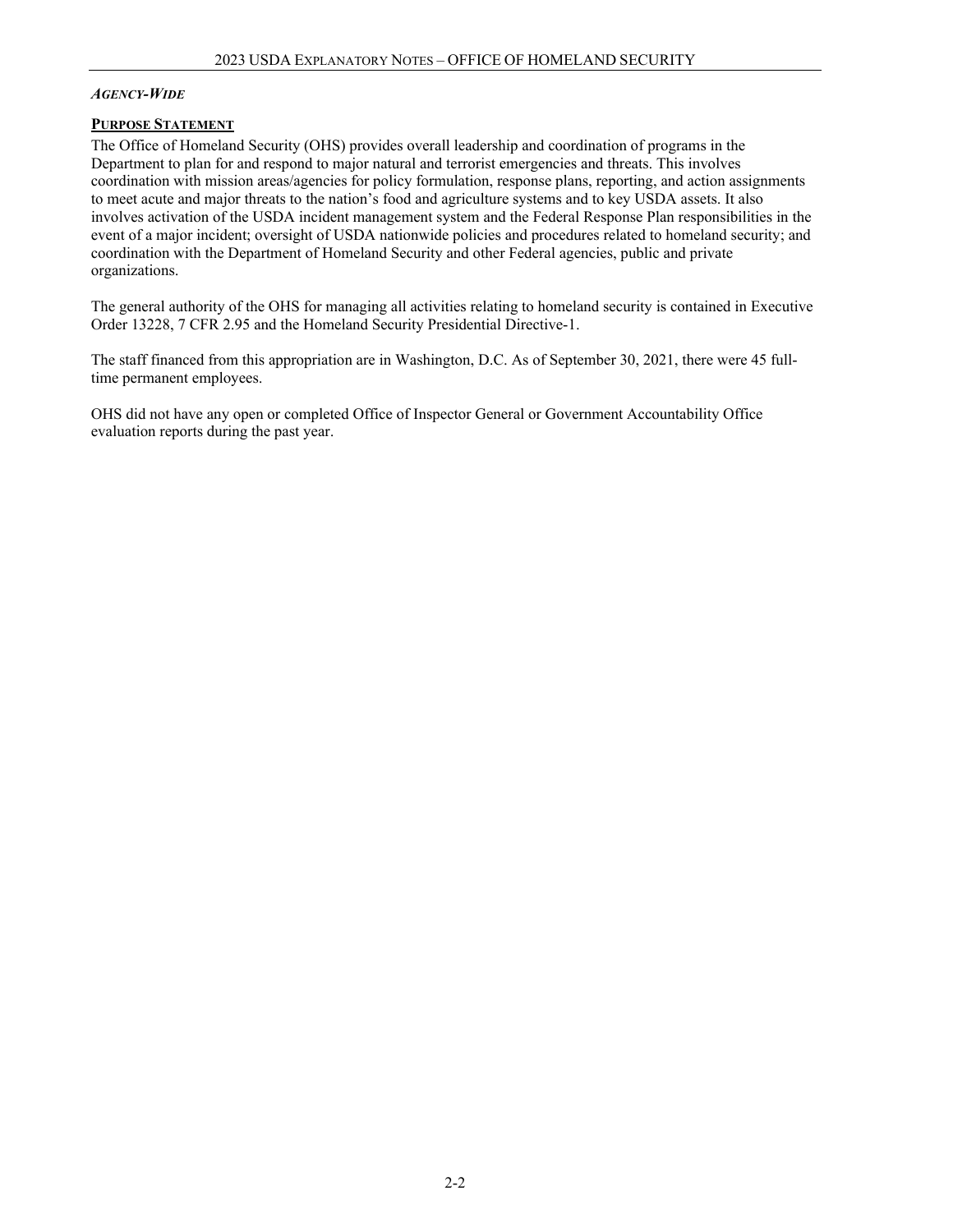#### **AVAILABLE FUNDS AND FTES**

## *Table OHS-1. Available Funds and FTEs (thousands of dollars, FTEs)*

| Item                                  | 2020<br>Actual | FTE | 2021<br>Actual | FTE. | 2022<br><b>Estimate</b> | FTE. | 2023<br><b>Estimate</b> | <b>FTE</b> |
|---------------------------------------|----------------|-----|----------------|------|-------------------------|------|-------------------------|------------|
| Salaries and Expenses:                |                |     |                |      |                         |      |                         |            |
|                                       | \$1,496        | 5   | \$1,324        | 6    | \$1,324                 | 6    | \$2,306                 | 6          |
|                                       | -38            |     | $-13$          |      |                         |      |                         |            |
| 222Total Obligations,                 |                |     |                |      |                         |      |                         |            |
|                                       | 1,458          | 5   | 1,311          | 6    | 1,324                   | 6    | 2,306                   | 6          |
| Obligations Under Other USDA Approps. |                |     |                |      |                         |      |                         |            |
|                                       | 1,087          | 4   | 1.007          | 4    | 1.007                   | 4    | 1.007                   | 4          |
|                                       | 2.135          | 14  | 2.246          | 12   | 2.695                   | 14   | 2.695                   | 14         |
|                                       | 5,130          | 16  | 5,873          | 17   | 5,873                   | 19   | 5,873                   | 19         |
|                                       | 1.800          | 6   | 3.774          | 6    | 3,774                   |      | 3.774                   |            |
|                                       | 10,152         | 40  | 12,900         | 39   | 13.349                  | 44   | 13.349                  | 44         |
|                                       | 11,610         | 45  | 14,211         | 45   | 14.673                  | 50   | 15,655                  | 50         |

### **PERMANENT POSITIONS BY GRADE AND FTES**

*Table OHS-2. Permanent Positions by Grade and FTEs*

| <b>Item</b> | D.C. | Field | 2020<br>Actual<br><b>Total</b> | D.C. | Field | 2021<br>Actual<br><b>Total</b> | 2022<br><b>Estimate</b><br><b>Total</b> | 2023<br><b>Estimate</b><br><b>Total</b> |
|-------------|------|-------|--------------------------------|------|-------|--------------------------------|-----------------------------------------|-----------------------------------------|
|             |      |       |                                |      |       |                                |                                         |                                         |
|             |      |       |                                |      |       |                                |                                         |                                         |
|             | 12   |       | 12                             |      |       | 14                             | 15                                      |                                         |
|             | 10   |       | 10                             | 10   |       | 10                             |                                         |                                         |
|             | 6    |       | 6                              |      |       | 6                              |                                         |                                         |
|             |      |       |                                |      |       |                                |                                         |                                         |
|             |      |       |                                |      |       |                                |                                         |                                         |
|             |      |       |                                |      |       |                                |                                         |                                         |
|             | 44   |       | 44                             | 49   |       | 45                             | 50                                      | 50                                      |
|             | 45   |       | 45                             | 49   |       |                                | 50                                      | 50                                      |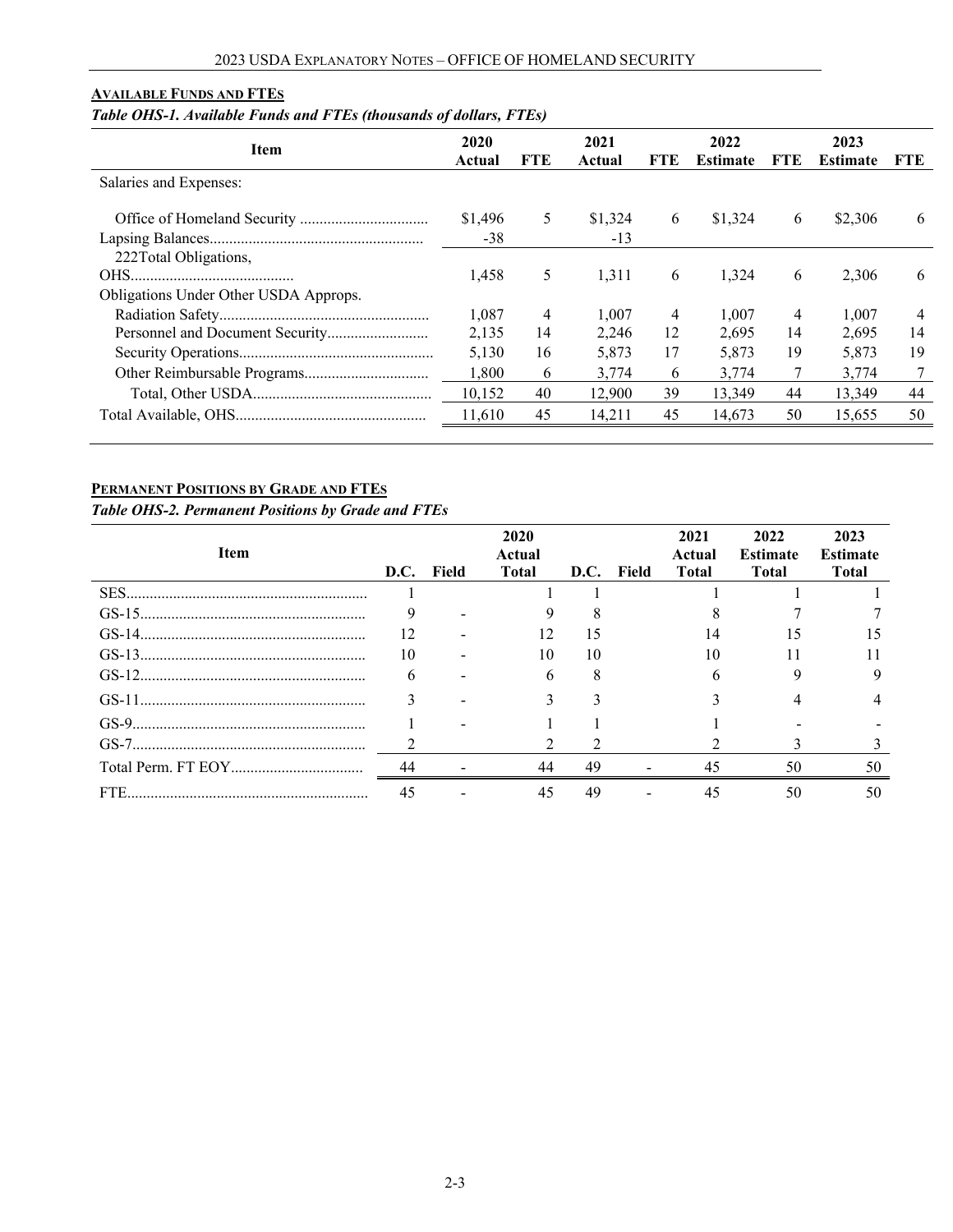## **SHARED FUNDING PROJECTS**

# *Table OHS-3. Shared Funding Projects (dollars in thousands)*

| Item                                                    | 2020<br>Actual           | 2021<br>Actual | 2022<br><b>Estimate</b> | 2023<br><b>Estimate</b> |
|---------------------------------------------------------|--------------------------|----------------|-------------------------|-------------------------|
| <b>Working Capital Fund:</b>                            |                          |                |                         |                         |
| <b>Administrative Services:</b>                         |                          |                |                         |                         |
|                                                         | 11                       | 11             | 13                      | 13                      |
|                                                         | 50                       | 41             | 27                      | 27                      |
|                                                         | 11                       | 6              | 9                       | 9                       |
|                                                         | 45                       | 43             | 25                      | 29                      |
| Human Resources Enterprise Management Systems           | 1                        | 1              | 1                       | 1                       |
|                                                         | 118                      | 102            | 75                      | 79                      |
| Communications:                                         |                          |                |                         |                         |
|                                                         | 14                       |                | 1                       | 1                       |
| Finance and Management:                                 |                          |                |                         |                         |
|                                                         |                          | 128            | 13                      | 13                      |
|                                                         | 54                       | 54             | 80                      | 83                      |
|                                                         | $\overline{\phantom{a}}$ |                |                         |                         |
|                                                         | 169                      | 162            | 169                     | 169                     |
|                                                         | 223                      | 344            | 262                     | 265                     |
| Information Technology:                                 |                          |                |                         |                         |
|                                                         | 2,075                    | 525            | 519                     | 535                     |
| Department Administration Information Technology Office | 101                      | 116            | 96                      | 99                      |
|                                                         | 398                      | 318            | 202                     | 212                     |
|                                                         | 108                      | 47             | 41                      | 40                      |
|                                                         | 2,682                    | 1,006          | 858                     | 886                     |
|                                                         |                          |                |                         |                         |
|                                                         | 2                        | 3              | 3                       | 3                       |
|                                                         | 3,039                    | 1,455          | 1,199                   | 1,234                   |
| <b>Department-Wide Shared Cost Programs:</b>            |                          |                |                         |                         |
|                                                         | 1                        | 1              | 2                       | 2                       |
|                                                         | 1                        | 4              | 4                       | 4                       |
|                                                         | 1                        | 1              | 2                       | 2                       |
| National Capital Region Interpreting Services           |                          |                | 1                       | 2                       |
|                                                         | 6                        | 9              | 9                       | 9                       |
|                                                         |                          |                |                         |                         |
|                                                         |                          |                |                         |                         |
|                                                         |                          |                |                         |                         |
|                                                         |                          |                |                         |                         |
| Total, Department-Wide Reimbursable Programs            | 13                       | 19             | 22                      | 23                      |
|                                                         | 3,052                    | 1,474          | 1,221                   | 1,257                   |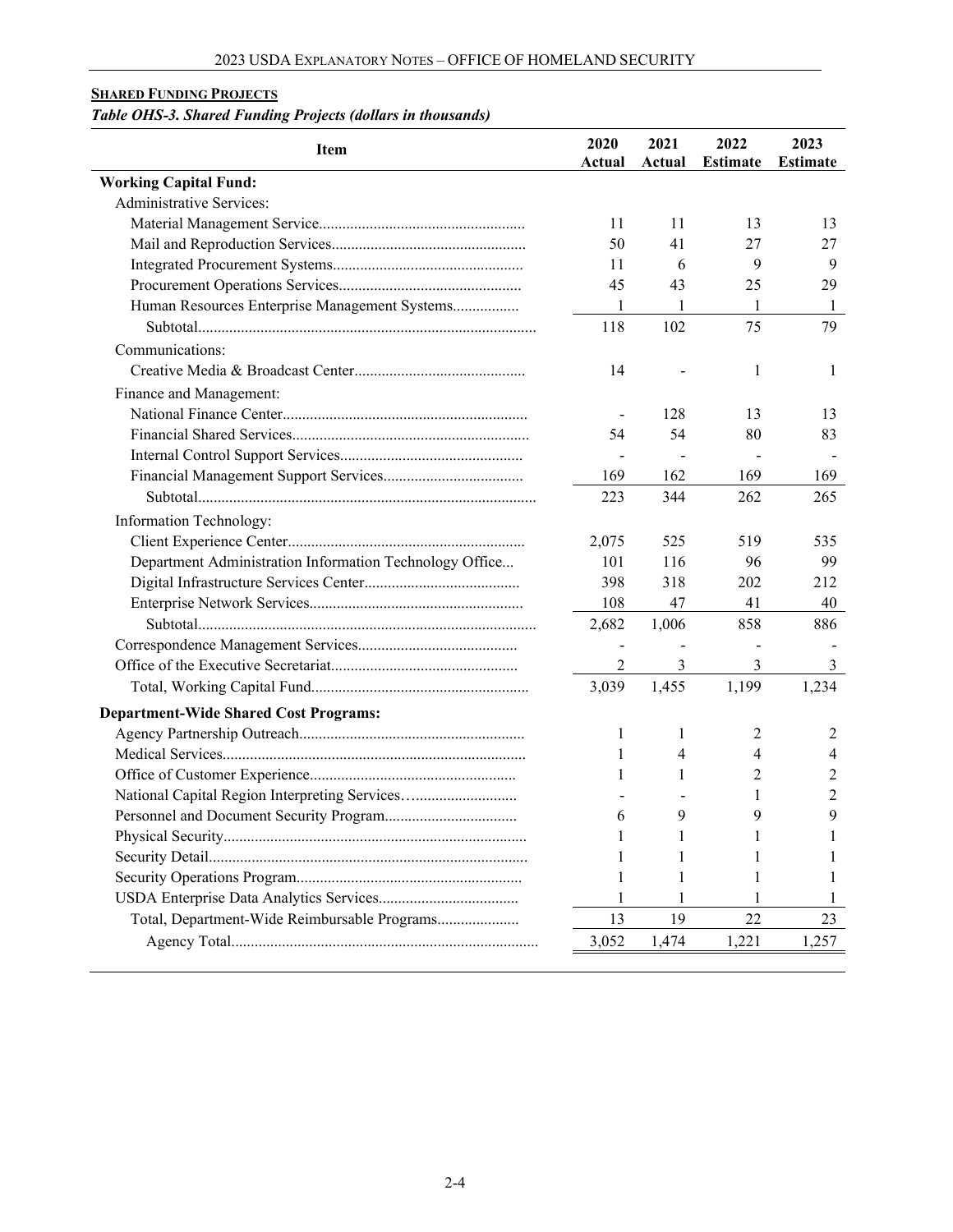#### *ACCOUNT 1: SALARIES AND EXPENSES*

#### **LEAD-OFF TABULAR STATEMENT.** *Table OHS-4. Lead Off Tabular Statement*

| Item                    | Amount      |
|-------------------------|-------------|
| 2022 Estimate           | \$1,324,000 |
| Change in Appropriation | 982,000     |
| Budget Estimate, 2023   | 2,306,000   |
|                         |             |

#### **APPROPRIATIONS LANGUAGE**

#### **The appropriations language follows (new language underscored; deleted matter enclosed in brackets):**

#### **Office of the Secretary**

For necessary expenses of the Office of the Secretary, [\$86,773,000]\$81,010,000 of which not to exceed [\$14,801,000]\$10,623,000 shall be available for the Immediate Office of the Secretary[, of which \$9,098,000 shall be available for climate change, including coordinating climate change activities across the Department]; not to exceed [\$13,429,000]\$2,306,000 shall be available for the Office of Homeland Security; not to exceed [\$13,294,000]\$10,525,000 shall be available for the Office of Partnerships and Public Engagement; not to exceed [\$2,860,000]\$6,450,000 shall be available for the Office of Tribal Relations; not to exceed [\$27,400,000]\$35,047,000 shall be available for the Office of the Assistant Secretary for Administration, of which [\$26,001,000]\$33,300,000 shall be available for Departmental Administration to provide for necessary expenses for management support services to offices of the Department and for general administration, security, repairs and alterations, and other miscellaneous supplies and expenses not otherwise provided for and necessary for the practical and efficient work of the Department; *Provided*, That funds made available by this Act to an agency in the Administration mission area for salaries and expenses are available to fund up to one administrative support staff for the Office; not to exceed [\$4,480,000]\$4,671,000 shall be available for the Office of the Assistant Secretary for Congressional Relations and Intergovernmental Affairs to carry out the programs funded by this Act, including programs involving intergovernmental affairs and liaison within the executive branch; and not to exceed [\$10,509,000]\$11,388,000 shall be available for the Office of Communications: *Provided further*, That the Secretary of Agriculture is authorized to transfer funds appropriated for any office of the Office of the Secretary to any other office of the Office of the Secretary: *Provided further*, That no appropriation for any office shall be increased or decreased by more than 5 percent: *Provided further*, That not to exceed \$22,000 of the amount made available under this paragraph for the Immediate Office of the Secretary shall be available for official reception and representation expenses, not otherwise provided for, as determined by the Secretary: *Provided further*, That the amount made available under this heading for Departmental Administration shall be reimbursed from applicable appropriations in this Act for travel expenses incident to the holding of hearings as required by U.S.C. 551-558: *Provided further*, That funds made available under this heading for the Office of the Assistant Secretary for Congressional Relations and Intergovernmental Affairs may be transferred to agencies of the Department of Agriculture funded by this Act to maintain personnel at the agency level.

The first change eliminates language that specified funding for climate change related activities.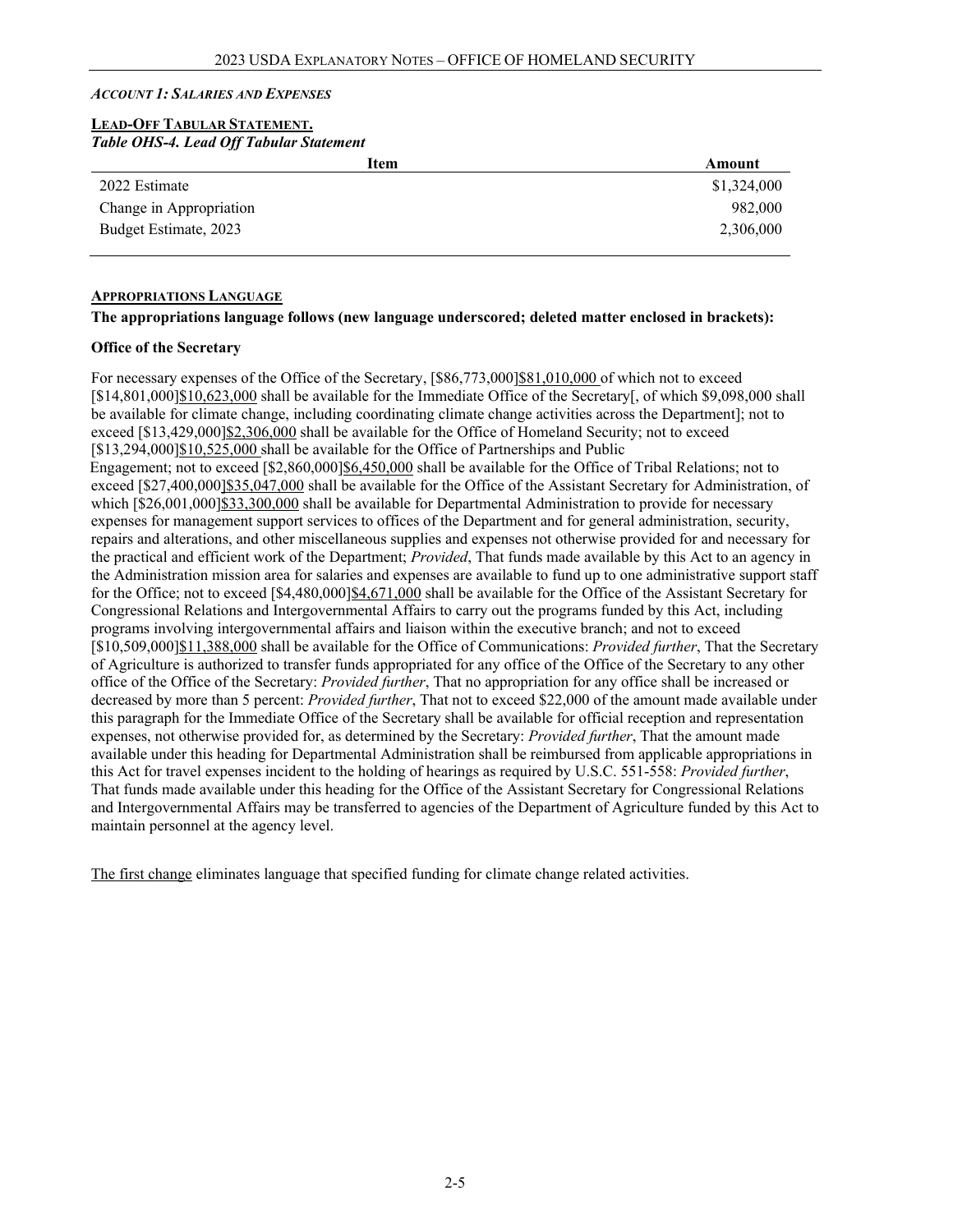#### **PROJECT STATEMENT**

#### *Table OHS-5. Project Statement (thousands of dollars, FTEs)*

| Item                          | 2020    |                          | 2021    |                | 2022     |             | 2023                |              | Inc. or   |            | Ch2        |
|-------------------------------|---------|--------------------------|---------|----------------|----------|-------------|---------------------|--------------|-----------|------------|------------|
|                               | Actual  | <b>FTE</b>               | Actual  | <b>FTE</b>     | Estimate | FTE         | <b>Estimate</b> FTE |              | Dec.      | <b>FTE</b> | <b>Kev</b> |
| Discretionary Appropriations: |         |                          |         |                |          |             |                     |              |           |            |            |
| Office of Homeland Security   | \$1.496 |                          | \$1,324 |                | \$1,324  | $\mathbf b$ | \$2,306             | <sub>b</sub> | $+$ \$982 | ۰.         |            |
|                               | $-38$   | $\overline{\phantom{0}}$ | $-13$   | $\blacksquare$ |          |             |                     |              |           |            |            |
|                               | .458    |                          | 1.311   |                | . 324    |             | 2.306               |              | 982       |            |            |
|                               |         |                          |         |                |          |             |                     |              |           |            |            |

#### *Table OHS-6. Project Statement (thousands of dollars, FTEs)*

| Item                       | 2020<br>Actual | FTE                      | 2021<br>Actual | FTE | 2022<br><b>Estimate</b> FTE | 2023<br>Estimate | FTE | lnc. or<br>Dec. | FTE |
|----------------------------|----------------|--------------------------|----------------|-----|-----------------------------|------------------|-----|-----------------|-----|
| Discretionary Obligations: |                |                          |                |     |                             |                  |     |                 |     |
|                            | \$1,458        |                          | \$1,311        |     | \$1,324                     | \$2,306          |     | $+$ \$982       |     |
|                            | 38             | $\overline{\phantom{0}}$ |                |     |                             |                  |     |                 |     |
|                            | .496           |                          | .324           |     | 1.324                       | 2.306            |     | 982             |     |

#### **Office of Homeland Security**

- (1) A net increase of \$982,000 for OHS (\$1,324,000 and 6 FTEs available in 2022. The funding change is requested for the following items:
	- (A) An increase of \$29,000, which includes \$20,590 for pay inflation and \$8,410 for FERS. This increase supports the pay increase which went into effect January 1, 2022, of a 2.7 percent Cost of Living pay increases for civilian employees, and a 1.1 percent increase to cover the expenses for the mandated increase of USDA's contribution to FERS*.*
	- (B) An increase of \$369,000 for 2023 pay.

This increase will support the annualization of the 2022 2.7 percent Cost of Living pay increase and the 2023 4.6 percent Cost of Living pay increase.

This increase will support the pay increase for civilian employees. The proposed funding level is needed to cover pay and benefit cost increases for existing staff. This increase will allow the OHS to continue to meet its objective to plan for and respond to major natural and terrorist emergencies and threats to USDA operations. This critical increase is needed to support and maintain current staffing levels to meet the demands and statutory requirements imposed on OHS. Elimination of the pay cost increase means the OHS would not be able to fund approximately 1 FTE and/or would need to significantly cut travel, training, and mission support. Approximately 61 percent of OHS's budget supports personnel compensation and benefits. Failure to receive this increase would prevent USDA from fully performing its mission, for the benefit of the Department as well as meeting the needs of the Executive Office of the President and Members of Congress.

(C) An increase of \$578,000 for Shared Cost Programs and Working Capital Fund Inflationary Increases.

An increase of \$578,000 includes \$35,000 for WCF and \$543,000 for Shared Cost Programs inflationary costs. This increase will support an inflationary percentage increase of 2 percent for the Office to continue to fund the required fixed Departmental programs.

(D) An increase of \$6,000 for Recovery Program.

The Office of Homeland Security (OHS) is responsible for coordinating USDA's Recovery efforts. In 2016, the Assistant Secretary for Administration directed OHS to include recovery policy coordination in its day-to-day activities and to serve as USDA's lead on recovery to ensure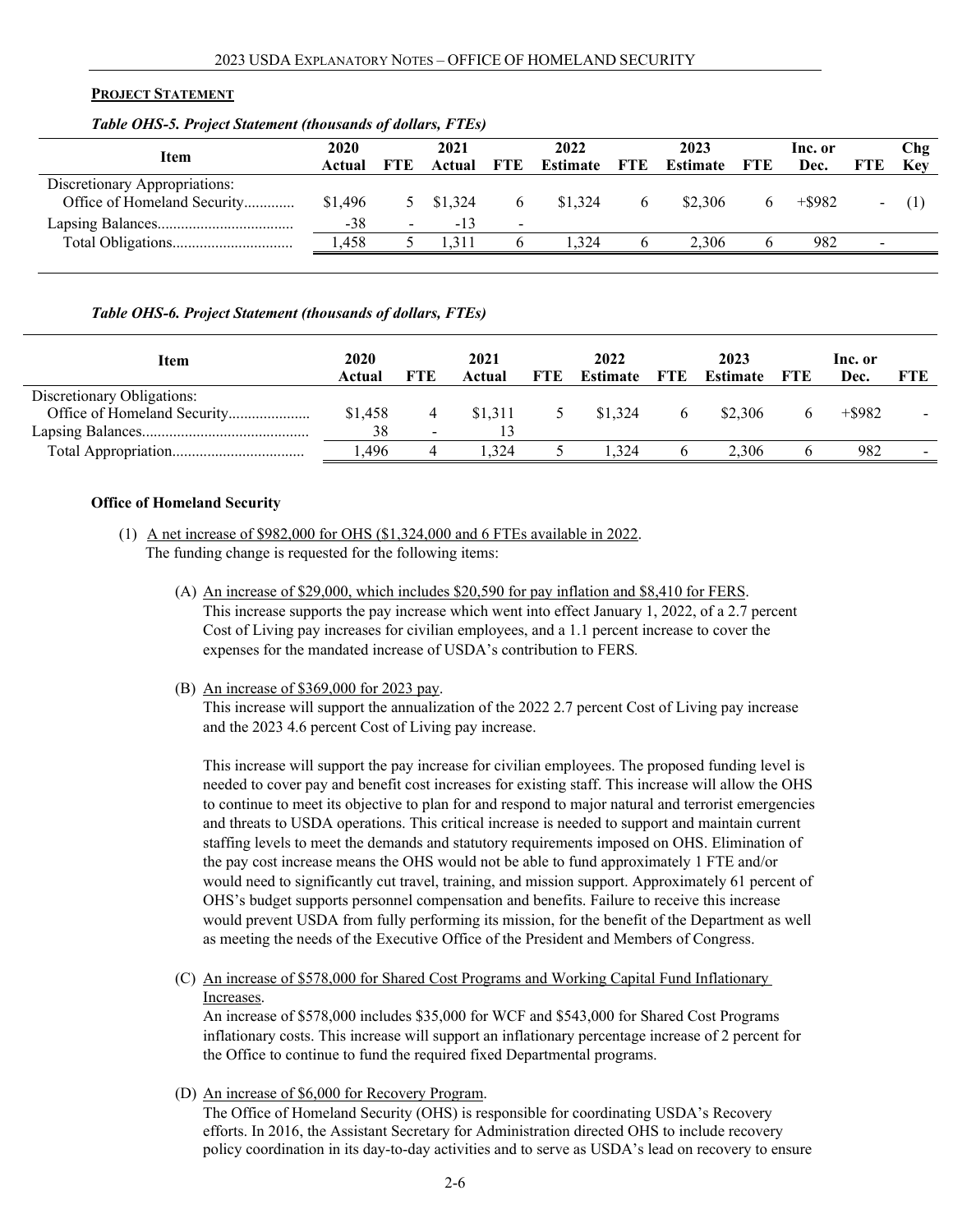engagement and collaboration across the entire Department. OHS represents USDA with the Recovery Support Function Leadership Group and with other interagency bodies and coordinates with the agency Emergency Coordinators for all actions requiring USDA attention. When OHS assumed responsibility for this program, no staff support was provided. This was absorbed, on a short-term basis, by existing staff. In order to perform the work associated with the critical role USDA plays in Recovery operations, OHS is requesting support funds to maintain this program.

#### **GEOGRAPHIC BREAKDOWN OF OBLIGATIONS AND FTES**

#### *Table OHS-7. Geographic Breakdown of Obligations and FTEs (thousands of dollars, FTEs)*

| <b>State/Territory/Country</b> | 2020<br>Actual | FTE                      | 2021<br>Actual | <b>FTE</b>   | 2022<br>Estimate | FTE                      | 2023<br>Estimate | <b>FTE</b> |
|--------------------------------|----------------|--------------------------|----------------|--------------|------------------|--------------------------|------------------|------------|
| District of Columbia           | \$1.496        |                          | \$1,324        | <sub>0</sub> | \$1,324          |                          | \$2,306          | O          |
| <b>Lapsing Balances</b>        | $-38$          | $\overline{\phantom{0}}$ | $-13$          |              | -                | $\overline{\phantom{0}}$ | -                |            |
| Total, Obligations             | .458           |                          | .311           |              | 1.324            |                          | 2.306            | 6          |
|                                |                |                          |                |              |                  |                          |                  |            |

#### **CLASSIFICATION BY OBJECTS**

### *Table OHS-8. Classification of Objects (thousands of dollars)*

| Item                                              | 2020 Actual                        | 2021<br>Actual | 2022<br><b>Estimate</b> | 2023<br><b>Estimate</b> |
|---------------------------------------------------|------------------------------------|----------------|-------------------------|-------------------------|
| Personnel Compensation:                           |                                    |                |                         |                         |
|                                                   | \$687                              | \$724          | \$780                   | \$1,080                 |
|                                                   |                                    |                |                         |                         |
|                                                   | 687                                | 724            | 780                     | 1,080                   |
|                                                   | 204                                | 234            | 252                     | 588                     |
|                                                   | 14                                 | 12             |                         |                         |
|                                                   | 905                                | 970            | 1,032                   | 1,668                   |
| Other Objects:                                    |                                    |                |                         |                         |
| Travel and transportation of persons              | 7                                  | 2              | 5                       | 5                       |
|                                                   | 2                                  |                | $\overline{2}$          | 2                       |
| Communications, utilities, and misc. charges      | 14                                 | 12             | 16                      | 16                      |
|                                                   | 3                                  | 4              | 3                       | 4                       |
|                                                   |                                    |                | 1                       | 1                       |
|                                                   | 301                                | 136            | 75                      | 45                      |
|                                                   | 69                                 | 65             | 70                      | 70                      |
| Other goods and services from Federal sources     | 62                                 | 56             | 40                      | 420                     |
|                                                   | 18                                 | 60             | 15                      | 10                      |
|                                                   |                                    | 2              |                         |                         |
|                                                   | 20                                 | 4              | 15                      | 15                      |
|                                                   | 56                                 |                | 50                      | 50                      |
|                                                   | 553                                | 341            | 292                     | 638                     |
|                                                   | 1,458                              | 1,311          | 1,324                   | 2,306                   |
| DHS Building Security Payments (included in 25.3) | \$13                               | \$10           | \$10                    | \$11                    |
|                                                   |                                    |                |                         |                         |
|                                                   | DA-OHS-Office of Homeland Security |                |                         |                         |
|                                                   | 622                                |                |                         |                         |